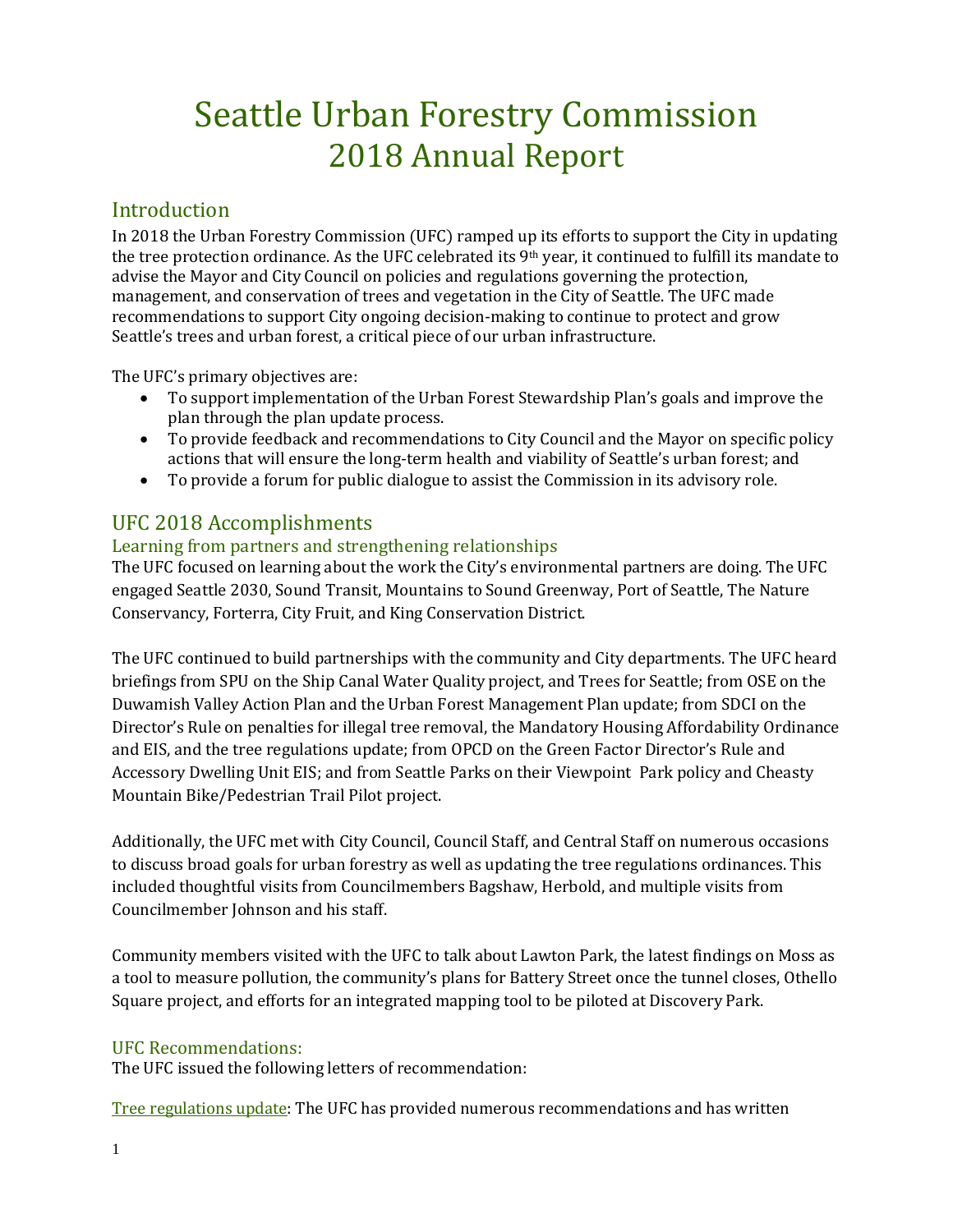position papers on this issue over the years. The effort to update our tree regulations has been quite overdue and under Councilmember Johnson's leadership and his Tree for All initiative, the update is finally underway. The UFC issued six letters of recommendation about the tree regulation update:

- [April 11 recommendation:](http://www.seattle.gov/Documents/Departments/UrbanForestryCommission/FinalIssuedDocuments/Recommendations/ADOPTEDTreeRegsLetter041118Corrected.pdf) The UFC stressed the importance to finding ways to allow for flexible management of trees by property owners, while protecting trees and accomplishing the City's urban forestry goals. The UFC recommendations included: keeping protection of groves and exceptional trees; reinstating a policy of no-net-loss of tree canopy by exploring incentives for tree retention and deterrents for tree removal; establishing a fee-in-lieu program for tree replacement, maintenance, and tree protection enforcement; establishing a tree removal permit system to track and monitor tree loss and replacement; requiring canopy impact assessments for development sites; establishing a tree service provider registration/certification to cover all tree work done in Seattle; including environmental equity considerations; removing the exception from the tree protection code for small-lot single-family zones.; establishing financial guarantees to ensure tree survival; and including requirements to follow industry standards and best management practices for tree selection and care.
- May 9 Trees for [All proposal recommendation:](http://www.seattle.gov/Documents/Departments/UrbanForestryCommission/FinalIssuedDocuments/Recommendations/ADOPTEDCMJohnsonTreesforAll050918.pdf)<br>- Tune 6 Comments to the May 11 Council Central
- [June 6 Comments to the May 11 Council Central Staff Memorandum:](http://www.seattle.gov/Documents/Departments/UrbanForestryCommission/FinalIssuedDocuments/Recommendations/ADOPTEDTreeRegsPLUZComm060618.pdf)
- <u>[July 11 letter on Enforcement of SMC 25.11.090 –](http://www.seattle.gov/Documents/Departments/UrbanForestryCommission/FinalIssuedDocuments/Recommendations/AdoptedTreeRegsEnforcement071118.pdf) Tree Replacement and Site Restoration</u>:<br>- August 31 comments to draft tree regulation undate ORD D7 and the August 16 Council
- [August 31 comments to draft tree regulation update ORD D7 and the August 16 Council](http://www.seattle.gov/Documents/Departments/UrbanForestryCommission/FinalIssuedDocuments/Recommendations/ADOPTEDLetterTreeOrd083118.pdf)  [Central Staff Memo:](http://www.seattle.gov/Documents/Departments/UrbanForestryCommission/FinalIssuedDocuments/Recommendations/ADOPTEDLetterTreeOrd083118.pdf)
- [October 10 letter on adequately resourcing an updated proposed tree ordinance:](http://www.seattle.gov/Documents/Departments/UrbanForestryCommission/FinalIssuedDocuments/Recommendations/ADOPTED-UFCTreeOrdBudget101018.pdf)<br>- November 14 response to policy questions asked in the Sentember 14 Council Cen
- [November 14 response to policy questions](http://www.seattle.gov/Documents/Departments/UrbanForestryCommission/FinalIssuedDocuments/Recommendations/ADOPTEDTreeOrdLetter111418.pdf) asked in the September 14 Council Central Staff [memo:](http://www.seattle.gov/Documents/Departments/UrbanForestryCommission/2018/2018docs/CentralStaffMemo091418TreeRegsPolicyQs.pdf)

SDCI's Draft Director's Rule 21-2017 on Calculating Tree Valuations and Civil Penalties for Tree Protection Code Violations: The UFC recommended adopting a simpler tree valuation and penalty calculation and stressed the importance of creating a comprehensive permit system for tree removal and a tree worker registry to better support Seattle's urban forestry goals.

Letter to Mr. Bruce Stotler: the UFC thanked Mr. Stotler for his decision to sell his property to the City of Seattle so it can eventually be added to Schmitz Park.

SPU's Ship Canal Water Quality Program and 3rd Avenue Water Main project: The UFC provided comments and recommendations for the planting plan for the projects and recommended: using trees that mature with larger canopies while providing clearance to vehicles and utilities; providing greater diversity of tree species; ensuring that understory plants are appropriate for site conditions including durability, low-maintenance, and provide habitat, and increasing the number of native plants at some of the planting sites. The UFC provided specific tree species recommendations.

# Accessory Dwelling Units (ADU) Draft EIS:

The UFC expressed disagreement with the ADU-Draft EIS determination of no significant unavoidable adverse impacts to the tree canopy reduction for the following reasons: 1. The ADU-Draft EIS underestimated tree canopy reduction from ADU policy, and 2. Stronger mitigation measures are needed to abate the biological, visual, and health impacts that the proposed zoning changes outlined in the ADU-Draft EIS are projected to have on the urban forest and tree canopy. Given the number of proposed cumulative impacts to tree canopy resulting from code changes related to development currently underway, the UFC recommended including stronger, more binding requirements to promote and improve tree coverage when ADUs are constructed.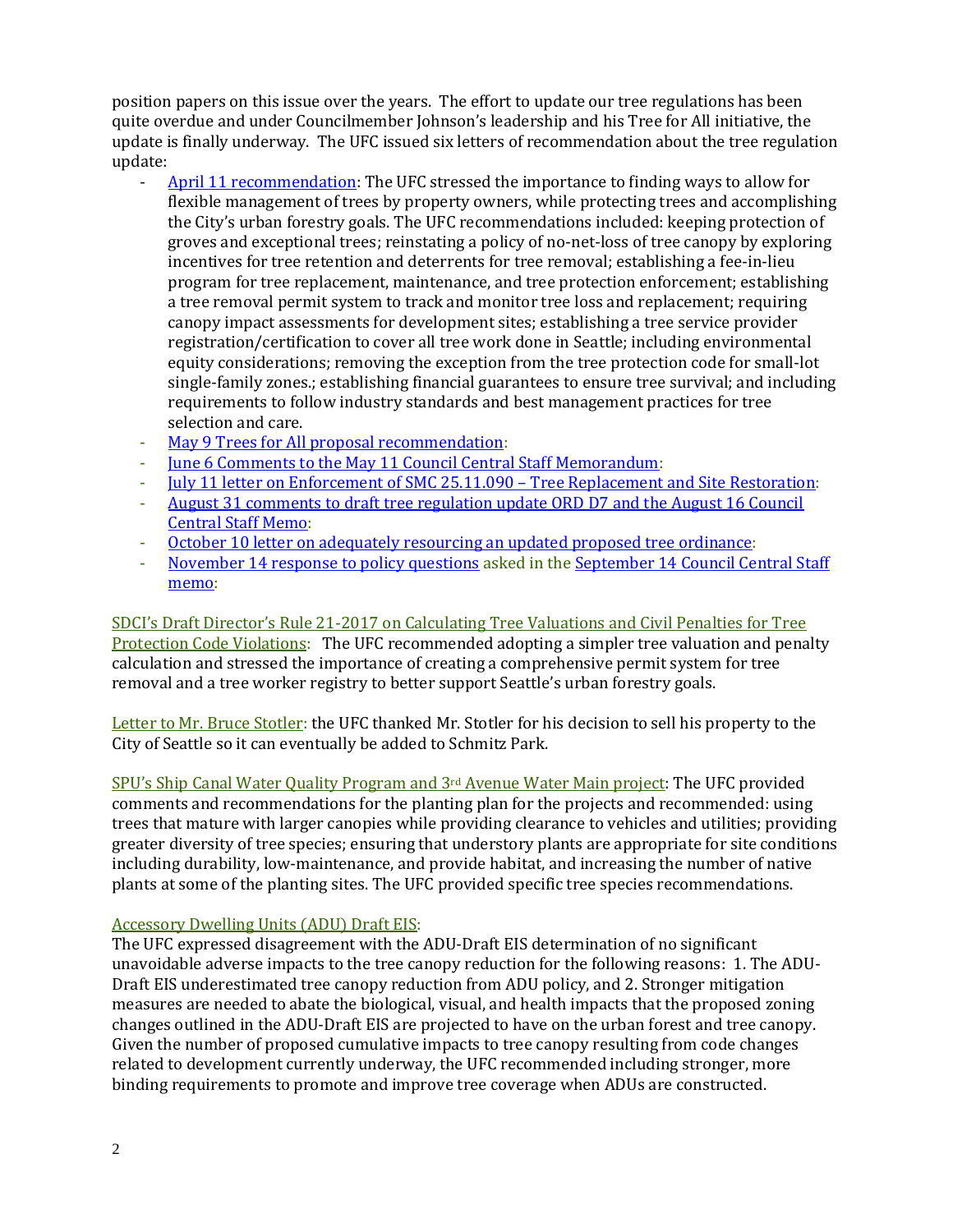## Proposed Mandatory Housing Affordability (MHA) Ordinance:

The UFC expressed concern that the proposed changes to Green Factor multipliers, as they relate to existing tree retention and tree planting, do not go far enough to promote the retention of the City's existing tree canopy or to increase tree canopy in the areas affected by the ordinance. The UFC recommended establishing a hierarchy within the multipliers to further encourage planting of medium/large trees and preservation of existing trees.

In order to mitigate for tree loss (especially conifers) in single family zones due to development the UFC recommended focusing on the tree species and size at maturity (or in 10 years) to determine tree planting requirements for a site to encourage evergreens and the largest canopy tree as appropriate for the site's constraints, and increasing the points for medium/large trees and for preservation of trees at least six inches in diameter.

#### Green Factor Director's Rule update:

The UFC provided technical input to the draft Director's Rule sections about minimum soil volumes, irrigation, and structural soil systems. The UFC also recommended finding ways to change the perception of trees being a disposable, short-term piece of landscape and assigning the highest valuation to preservation of high-value trees such as mature conifers with smaller trees receiving lower values as part of the Green Factor worksheet.

#### Urban Forestry Commission/Urban Forest Inter-departmental Team Annual Meeting

The Commission and the Urban Forest Inter-departmental Team had their  $8<sup>th</sup>$  annual meeting at Camp Long. The facilitated meeting focused on strengthening the partnership between the Urban Forestry Commission and the Urban Forest Interdepartmental Team in order to accomplish the goals of the Urban Forest Stewardship Plan (UFSP) and exploring opportunities for including public health as a component of the Urban Forest Management plan update.

#### Commission Membership

The Commission expanded its membership to include Environmental Justice, Public Health and Community/Neighborhood representatives. Seven new members joined the Urban Forestry Commission in 2018:

- ∗ Sandra Whiting (Position#2 –Urban Ecologist)
- ∗ Stuart Niven (Position #5 Arborist)
- ∗ Michael Walton (Position #6 Landscape Architect)
- ∗ Bonnie Lei (Position #10 Get Engaged member)
- ∗ Whitman Bouton (Position #11 Environmental Justice)
- ∗ Jessica Jones (Position #12– Public Health), and
- ∗ Shari Selch (Position #13 Community/Neighborhood representative)

Weston Brinkley was re-elected as chair for 2019 with Sandra Whiting serving as vice-chair.

## **Conclusion**

2018 was an eventful year for Seattle's urban forest. We continue to work towards a long overdue update for the City's tree code and other associated policies. This effort has been on the top of the UFC's priority list since its inception in 2009. Huge strides were made in developing this policy with efforts from City staff, City Council and the public. We look forward to finally marshaling a new code across the finish line in 2019.